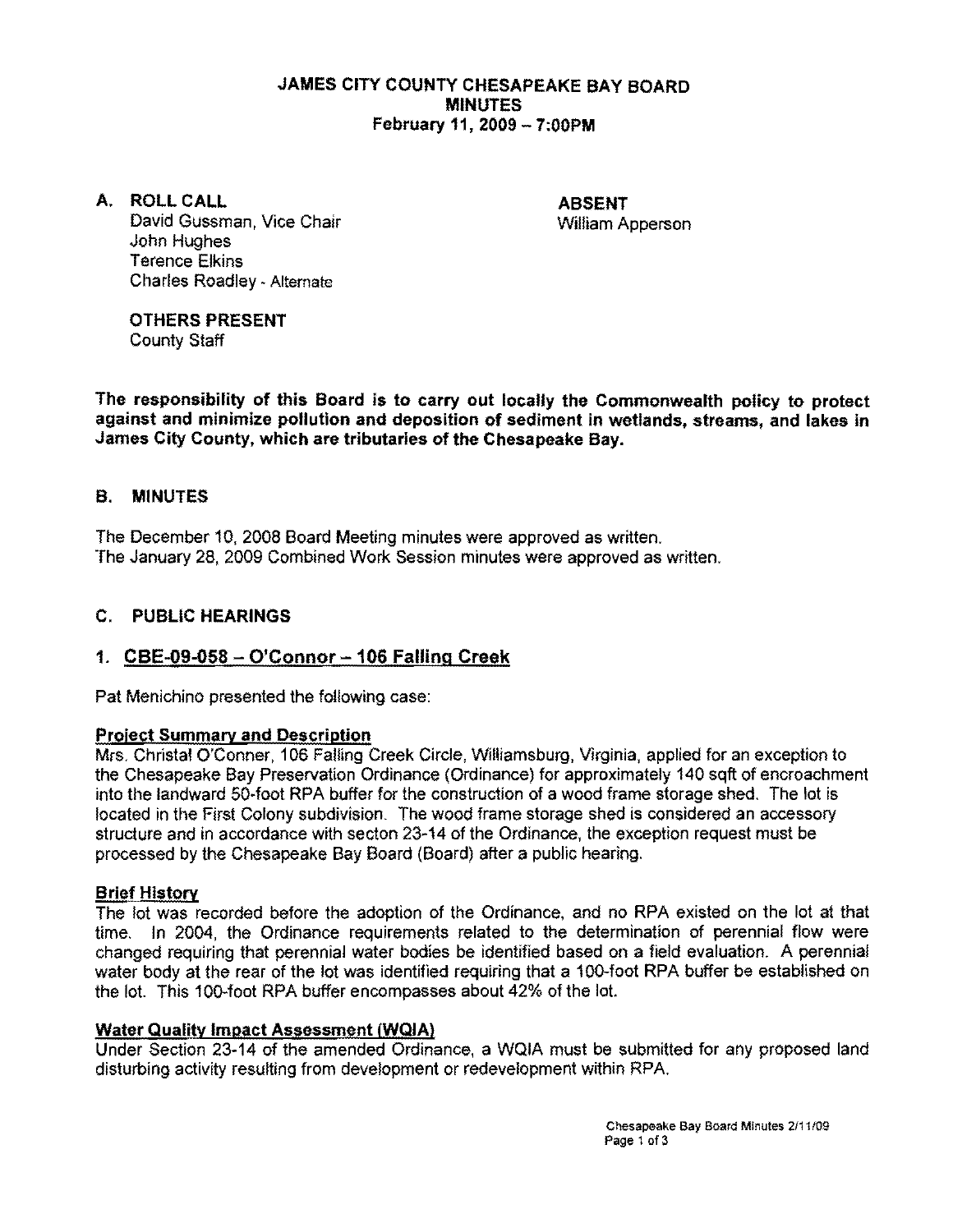The applicant has submitted the required information as outlined in the James City County Water Quality Impact Assessment Guidelines and proposes to mitigate for the impacts to the RPA by planting, (1) native canopy tree and (3) native shrubs in the RPA on the lot, to help filter nonpoint source pollution. The amount of plantings proposed meets the standard mitigation planting requirements of the County

#### **Recommendations**

Staff evaluated the request for the wood frame storage shed, determined it to be an accessory structure and according to the Ordinance, it cannot be granted by administrative exception. To be consistent with the ordinance requirements, Staff cannot support the approval of this exception request for an accessory structure. However, Staff evaluated the potential adverse impacts of this proposal and determined them to be minimal.

The issue before the Board is the addition of the 140 sqft of impervious area created by the installation of the wood frame storage shed within the landward 50-foot RPA buffer. The Board is to determine whether or not this is consistent with the spirit and intent of the Ordinance and make a finding based upon the criteria outlined in Section 23-14(c) of the Ordinance.

In the past, the Board has granted exceptions for accessory structures within the RPA buffer.

If the Board votes to approve the exception request, Staff recommends the following conditions be incorporated into the approval:

- 1. The applicant must obtain all other permits required from agencies that may have requiatory authority over the proposed activities, including a James City County building permit if required.
- 2. Full implementation of the RPA Mitigation Plan submitted with the exception request and any additional Board mitigation requirements must be completed within 90 days following Board approval.
- 3. Implementation may be guaranteed through the provisions of the Ordinance contained in Sections 23-10(3) d. and 23-17(c), and through a form of surety satisfactory to the County Attorney.
- 4. The size of the mitigation trees shall be 1" caliper 6'-7' tall, and the shrubs shall be 3-5 gallon size 15"-18" tall. All trees and shrubs shall be native species approved by the Environmental Division.
- Mr. Waltrip asked if any vegetation would be removed.
- Mr. Roadley asked why this specific location was selected.
- Mr. Menichino stated the applicant was available for questions.
- Mr. Gussman opened the public hearing.

A. Christal O'Conner, the applicant, stated the location of the proposed shed was selected because it was flat and would not require the removal of any vegetation.

Mr. Gussman closed the public hearing as no one else wished to speak.

Mr. Hughes made a motion to adopt the resolution granting the Chesapeak Bay Exception for case number CBE-09-058 on tax parcel #4520200229.

The motion was approved by a 5-0 vote.